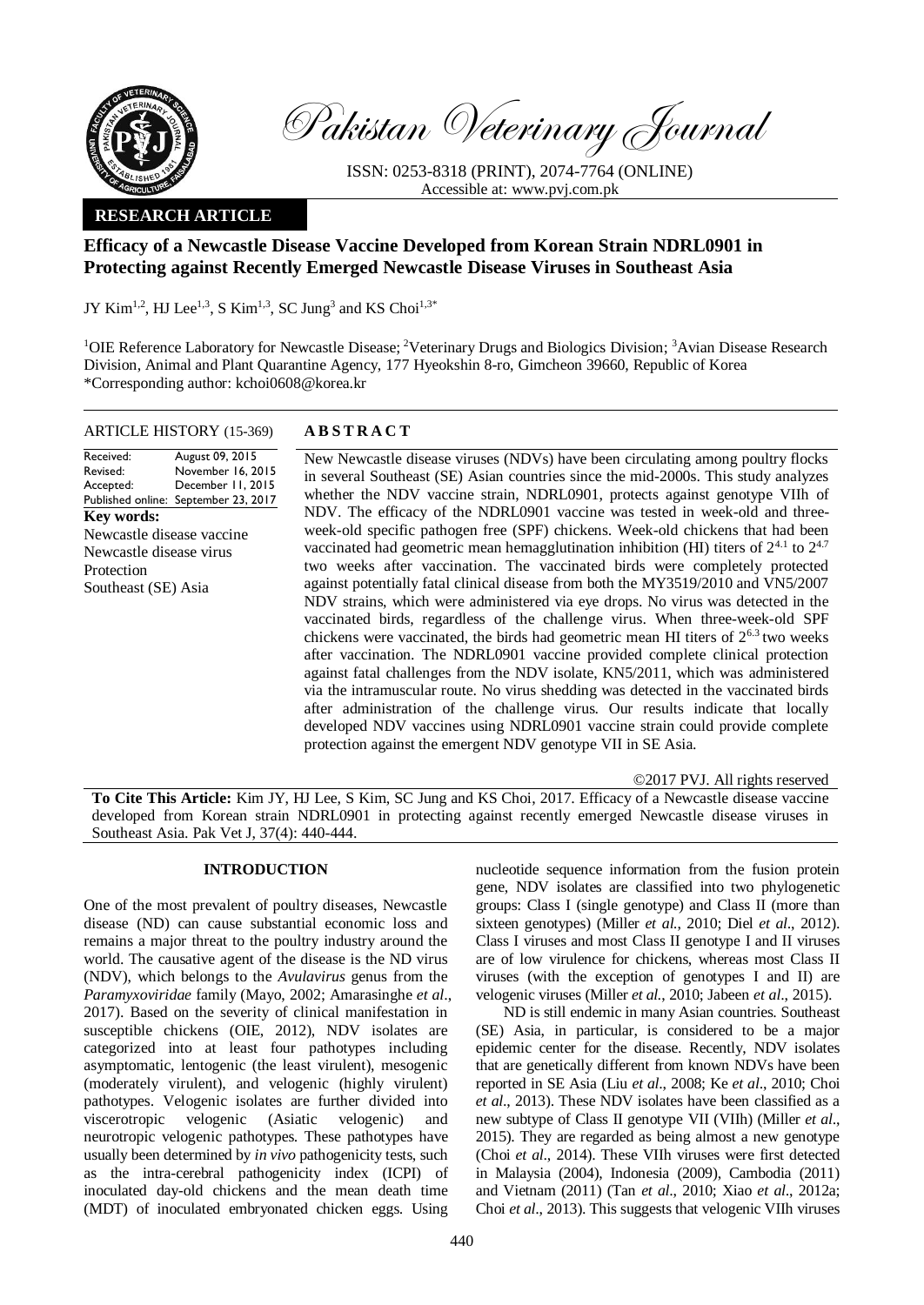have spread widely across countries in SE Asia since the mid-2000s and are predicted to become one of the major VII subtypes with a wide distribution in the region (Berhanu *et al*., 2010; Rui *et al*., 2010; Choi *et al*., 2014).

The objective of this study was to investigate whether NDV vaccines developed from locally isolated apathogenic strain of NDV can protect birds against the velogenic NDVs that are spreading rapidly in SE Asia. The protection efficacy test was carried out using a commercial NDV vaccine strain. The test analyzed the viral shedding from vaccinated chickens in addition to the standard observation of morbidity and mortality after challenge.

### **MATERIALS AND METHODS**

**Viruses:** NDRL0901, a commercial live NDV vaccine strain derived from the wild duck NDV isolate (KR/duck/13/07, genotype I) (Lee *et al*., 2009; Kim *et al*., 2016) was used for immunization. Three genotype VII viruses from Vietnam (VN5/2007, VIId and KN5/2011, VIIh) and Malaysia (MY3519/2010, VIIh) were used for the challenge (Choi *et al*., 2014). All viruses used were propagated using SPF-embryonated chicken eggs (ECEs) (Valo Biomedia, IA, USA). The infective titer was expressed as  $50\%$  egg infective dose (EID $_{50}$ ) according to the Reed and Muench formula (Reed and Muench, 1938).

**Animal experiments:** All experiments were approved by our institutional Animal Experiment and Ethics Committee. The SPF chickens were hatched from SPF ECEs and raised in air-filtered bio-security isolation units. Protection efficacy tests of vaccines against virulent NDVs from SE Asia were performed in two ways, as described below.

**Experiment I:** The SPF chicks (n=34) was randomly divided into five groups (Table 1). At one week old, Groups I to III were immunized with the NDRL0901 strain  $(10^6$  EID<sub>50</sub> per dose) via eye drops, whereas Groups IV and V were mock infected with phosphate buffered saline (PBS) via the same route. Fourteen days later, Group I ( $n=9$ ), Group II ( $n=8$ ), Group IV ( $n=4$ ) and Group V (n=5) were challenged with the MY3519/2010 ( $10<sup>6</sup>$  $EID<sub>50</sub>$  per dose) or the VN5/2007 (10<sup>6</sup> EID<sub>50</sub> per dose) strains via the intranasal route. Group III (n=8) was raised without any challenge. Clinical signs were monitored daily for 14 days post challenge (dpc). Blood samples were collected from all birds at 0, 14 and 21 days post vaccination (dpv). Cloacal swabs were taken on days four and seven after the challenge for re-isolation of shedding viruses.

**Experiment II:** Twenty-four SPF chicks were randomly divided into two groups of twelve chicks each. When three weeks old, Group A  $(n=12)$  was immunized with NDV strain NDRL0901  $(10^6$  EID<sub>50</sub> per dose) via eye drops, whereas Group B  $(n=12)$  was inoculated with PBS via the same route. On 14 dpv, all birds were challenged with the NDV isolate KN5/2011 ( $10^6$  EID<sub>50</sub> per dose) by the intra-muscular (i.m.) route. Clinical signs were monitored daily for two weeks after the challenge. All the birds were bled at 0 and 14 dpv for serological testing. Cloacal swabs were taken on 4 and 7 dpc for re-isolation of shedding viruses.

**Serological testing:** Serological testing was carried out using microtiter hemagglutination inhibition (HI) using four HA units of NDV antigen and 1% (vol/vol) chicken RBC in V-bottomed 96-well plates as described elsewhere (OIE, 2012). The HI antibody titer was determined as the reciprocal log<sub>2</sub> of the highest dilution showing complete inhibition.

**Virus re-isolation:** Re-isolation and titration of the shedding NDVs from swab samples was conducted in primary chicken embryo fibroblast (CEF) cells in 96-well flat-bottomed tissue culture plates as described elsewhere (Choi *et al*., 2013). Titers (50% tissue culture infective dose, TCID50) of shedding viruses were calculated according to the Reed and Muench formula.

**Statistical analysis:** Comparison of serological data was carried out using the statistical software program SAS. Variables were compared using the Student t-test (within a group) or one-way analysis of variance (ANOVA) (among groups). In one-way ANOVA, post hoc, multiple comparisons were performed using Duncan (D) multiple comparison tests. Variation between or within groups was considered to be significant at P<0.05.

**Table 1:** Protection efficacy of the NDRL0901vaccine following natural route challenge with SE Asia isolates of NDV

| Group | Vaccination     | No. | $Log2$ (Mean HI titer $\pm$ SD) |                        |                              | Challenge <sup>®</sup> | Survival rate         | Virus shedding        |                    |
|-------|-----------------|-----|---------------------------------|------------------------|------------------------------|------------------------|-----------------------|-----------------------|--------------------|
|       |                 |     | 0dpv                            | 14dpv(0dpc)            | 21 dpv(7 dpc)                |                        |                       | 4dpc                  | 7dpc               |
|       | <b>NDRL0901</b> |     | $0.0 \pm 0.0^{a,p}$             | $4.7 \pm 1.8^{b,q}$    | $6.0 \pm 1.0$ <sup>c,r</sup> | MY3519/2010            | 100% (9/9) ***        | $0/9(0.0\pm0.0)$      | $0/9(0.0 \pm 0.0)$ |
|       | <b>NDRL0901</b> |     | $0.0 \pm 0.0^{a,p}$             | 4.1±1.0 <sup>b,q</sup> | $5.5 \pm 0.5$ <sup>c,r</sup> | VN5/2007               | $100\%$ $(8/8)$       | $0/8(0.0\pm0.0)$      | $0/8(0.0\pm0.0)$   |
| Ш     | <b>NDRL0901</b> |     | $0.0 \pm 0.0^{a,p}$             | $4.6 \pm 1.2^{b,q}$    | $6.3 \pm 1.0$ <sup>c,r</sup> |                        |                       | NT                    | NT                 |
| IV    |                 |     | $0.0 \pm 0.0^{a,p}$             | $0.0 \pm 0.0^{a,p}$    | $0.0 \pm 0.0^{a,p}$          | MY3519/2010            | $0\% (0/4)$           | $4/4$ (5.5 $\pm$ 0.4) | NT                 |
|       |                 |     | $0.0 \pm 0.0^{a,p}$             | $0.0 \pm 0.0^{a,p}$    | $0.0 \pm 0.0^{a,p}$          | VN5/2007               | $0\frac{2}{10}$ (0/5) | $5/5$ (5.3 $\pm$ 0.7) | NT                 |

\*Week-old SPF birds were vaccinated with NDRL0901 strain (10<sup>6.0</sup> EID<sub>50</sub> per dose) via eye drops; \*\*Vaccinated birds were challenged two weeks later with NDV isolates MY3519/2010 or VN5/2007 (10<sup>6.0</sup> EID<sub>50</sub> per dose) via eye drops; \*\*\* Number of survived birds/ number of tested birds; \*\*\*\*Number of positive birds / number of tested birds (mean shedding virus titer  $\pm SD \left( \log_{10} \right)$ ); <sup>abc</sup> Values with different superscripts within row differ significantly (P<0.05);  $Pqr$  Values with different superscripts within column differ significantly (P<0.05).

|  |  | Table 2: Protection efficacy of the NDRL0901 vaccine following intramuscular route challenge with SE Asia isolate of NDV |  |
|--|--|--------------------------------------------------------------------------------------------------------------------------|--|
|--|--|--------------------------------------------------------------------------------------------------------------------------|--|

| Group | Vaccination     | No. | $Log2(Mean HI titer \pm SD)$ |                            | Challenge | Survival rate    | Virus shedding        |                   |
|-------|-----------------|-----|------------------------------|----------------------------|-----------|------------------|-----------------------|-------------------|
|       |                 |     | 0dpv                         | l 4dpv                     |           |                  | 4 dpc                 | $7$ dpc           |
|       | <b>NDRL0901</b> |     | $0.0 \pm 0.0^{a,p}$          | 6.3 $\pm$ 1.7 $^{\rm b,q}$ | KN5/2011  | 100% (12/12) *** | $0/12(0.0\pm0.0)$ *** | $0/12(0.0\pm0.0)$ |
|       |                 |     | $0.0 \pm 0.0^{a,p}$          | $0.0 \pm 0.0^{a,p}$        | KN5/2011  | $0\%$ (0/12)     | 12/12(5.1±0.7)        | NT                |

 $^*$ Three-week-old SPF birds were vaccinated with NDRL0901 strain (10<sup>6.0</sup> EID<sub>50</sub> per dose) via eye drops;  $^{**}$ Vaccinated birds were challenged two weeks later with NDV isolate KN5/2011 (10<sup>6.0</sup> EID<sub>50</sub> per dose) viai.m. route; \*\*\*Number of survived birds/ number of tested birds; \*\*\*\*Number of positive birds / number of tested birds (mean shedding virus titer  $\pm SD$  (log<sub>10</sub>)); <sup>ab</sup> Values with different superscripts within row differ significantly (P<0.05);  $Pq$  Values with different superscripts within column differ significantly (P<0.05).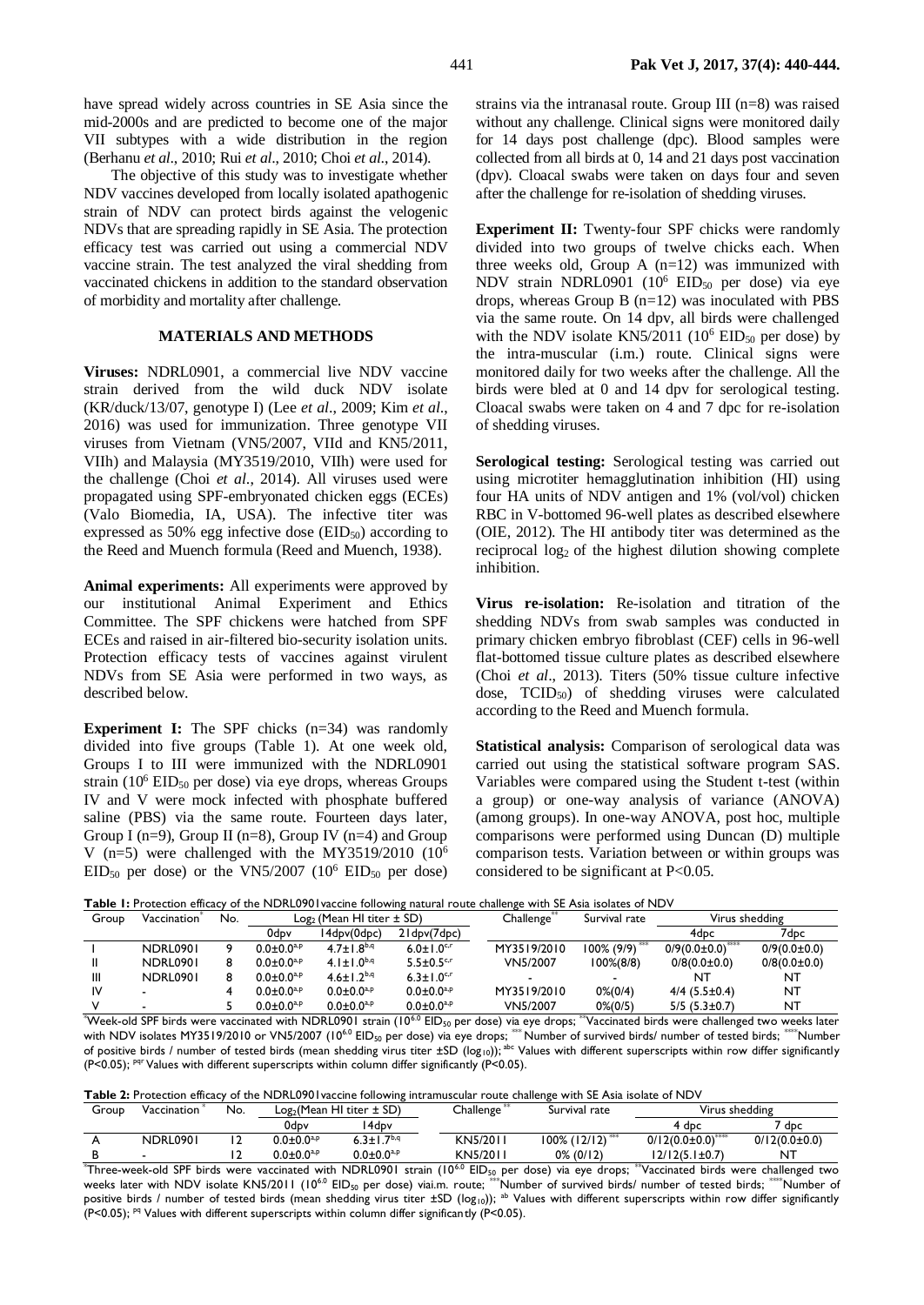

**Fig. 1:** Time course survival rate of vaccinated chickens after challenge with SE Asia isolates of NDV via (A) natural route or (B) intramuscular route.

#### **RESULTS**

**Protection against velogenic NDVs from SE Asia following exposure via natural routes:** We assessed whether NDV vaccine developed from local strain can protect chickens against velogenic NDV from SE Asia following exposure via natural routes (Table 1). The vaccinated birds showed no clinical signs of disease and there were no deaths regardless of which challenge virus was administered (Table 1). However, when the nonvaccinated groups (Groups IV and V) were challenged with the MY3519/2010 and the VN5/2007, respectively, there was a 100% mortality rate within 4 dpc (Fig. 1). Titers of serum antibody for NDV were determined by the HI test (Table 1). In all three vaccination groups (Groups I, II and III), no birds had detectable NDV antibodies before vaccination. NDV antibodies were detected 14 dpv in all the vaccination groups (Groups I, II and III). These vaccination groups had geometric mean HI titers (log<sub>2</sub>) of 4.1 to 4.7. The geometric mean HI titers of Groups I and II were significantly increased seven days after the challenge when compared with pre-challenge antibody titers. However, the difference in the HI titers between the vaccinated groups (Groups I and II) that were challenged and the vaccinated group that was not challenged (Group III) was not statistically significant (P<0.05). Viruses shed from the vaccinated birds that were challenged were examined by virus re-isolation from cloacal samples collected 4dpc and/or 7dpc. Both the non-vaccinated groups that were challenged (Groups IV and V) shed challenge viruses through cloaca before death. Titers of shedding viruses ranged from  $10^{5.3}$  to  $10^{5.5}$  TCID<sub>50</sub>/0.1ml. There were no significant differences in titers of shedding viruses between the groups (P<0.05). However, challenge viruses were not detected in every vaccinated bird that was challenged, regardless of challenge virus. Our results indicate that the NDRL0901 vaccine strain can fully protect chickens against infection by velogenic NDVs from SE Asia when vaccinated birds are exposed to challenge viruses via natural infection route.

**Protection efficacy against velogenic NDV following challenge via injection route:** Protection efficacy tests of the NDV vaccine against velogenic NDV from SE Asia were further tested in three-week-old SPF chickens. None of the vaccinated birds showed any clinical signs of ND after vaccination with NDRL0901 at this age. In the serological test, vaccinated birds showed sero-conversion to NDV at 14 dpv. The geometric mean HI titers  $(log<sub>2</sub>)$  of the group were  $6.3\pm1.7$  (Table 2). All birds from the nonvaccinated group had no detectable NDV antibodies over 14 days. On 14 dpv, all birds from both the vaccinated and non-vaccinated groups were challenged with velogenic NDV KN5/2011 (VIIh) isolate via the i.m. route. For the non-vaccinated birds, this resulted in 100% mortality within four days after the challenge. The vaccinated birds, on the other hand, displayed no clinical signs of disease, nor were there any deaths during the two weeks after the challenge (Fig. 1).

Shedding viruses from vaccinated birds that had been challenged were examined by virus re-isolation from cloacal swab samples 4 and/or 7dpc, respectively. Vaccinated birds that had been challenged with NDRL0901 did not shed challenge virus in cloacal swabs until 7 dpc. However, the non-vaccinated group shed challenge virus through cloaca with the infective titer of  $10^{5.1\pm0.7}$  TCID<sub>50</sub>/0.1ml on 4 dpc, before death. Our results indicate that the NDRL0901 vaccine can fully protect chickens against velogenic genotype VIIh NDV (KN5/2011) isolate when administered by the i.m. route.

#### **DISCUSSION**

ND in the commercial poultry industry has been controlled by appropriate prophylactic vaccination on farm for several decades. Most live or killed NDV vaccines administered on farm have been produced based on the least virulent NDVs belonging to genotypes I or II in Class II (Dortmans *et al*., 2012). These vaccine viruses are genetically divergent from virulent viruses of the same class that appear in the field (Miller *et al*., 2010), especially Class II genotype VII, one of the genotypes most responsible for recent outbreaks in Asia (Tan *et al*., 2010; Choi *et al*., 2013; Choi *et al*., 2014).

Outbreaks of ND caused by the genotype VII virus strains have been frequently reported in the flocks vaccinated with the conventional NDV Lasota strain or other commercially available vaccines in Asian countries including China and Korea (Cho *et al*., 2008; Liu *et al*., 2008). This poor vaccinal protection against some VII viruses has been supported by several studies on *in vivo* protection efficacy (Kapcynski and King, 2005; Miller *et al*., 2009). The genotype VII virus has currently at least eight subtypes (VIIa to VIIh) in Asia and shows genetic diversity among subtypes (Choi *et al*., 2013; Choi *et al*., 2014). VIIh viruses, in particular, are highly divergent from other known VII subtypes and emerged in SE Asia in the mid-2000s. Since the late 2000s, these VIIh viruses have been the cause of substantial economic loss, even in large-scale poultry farms using conventional NDV vaccination programs in Malaysia. This has raised the question that vaccination failure might be due to antigenic divergence between the vaccine strains and virulent field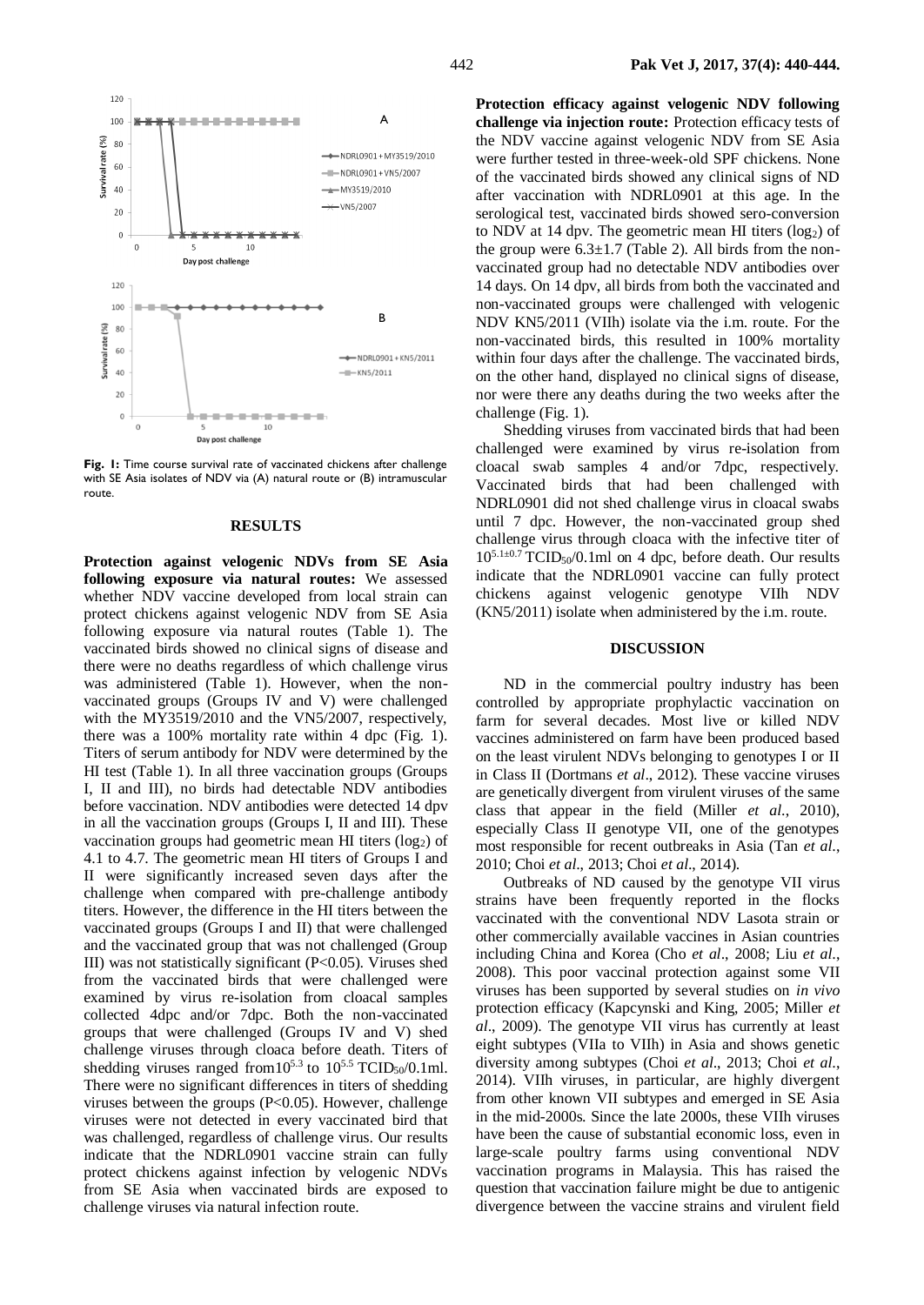viruses (Kapczynski and King, 2005; Miller *et al*., 2007, 2009; van Boven *et al*., 2008; Hu *et al*., 2009).

Accordingly, we examined whether vaccines developed from locally isolated apathogenic NDV vaccine strain can protect chickens from highly virulent NDVs (VIIh viruses as well as the VIId virus). Here, we used single NDV vaccine strain NDRL0901 instead of using multiple commercial NDV vaccine strains. The NDRL0901 strain is one of the NDV vaccines traditionally used in Korea and it was expected that the genetically divergent field strains of genotype VIIh or VIId viruses may get better neutralized from the protection developed by NDRL0901. As the protection efficacy of vaccine from Korean strain was further assessed by challenge with highly virulent NDVs through two different challenge routes, the natural intranasal exposure route and the i.m. injection route (used internationally for potency testing), the results clearly showed that both the natural route and i.m route resulted in full protection from the disease.

In the study, none of the vaccinated birds showed clinical signs of disease or mortality. No vaccinated birds showed viral shedding regardless of challenge virus strains when exposed to challenge viruses via the natural route. Similar results were also observed in vaccinated birds challenged via i.m. injection. Our results indicate that the NDRL0901 vaccine provides complete protection against challenge viruses regardless of the challenge route. These results are in contrast with several previous studies arguing that current commercially available vaccines prevent disease but cannot stop viral shedding (Hu *et al*., 2009; Miller *et al*., 2009; Xiao *et al*., 2012b). The degree of protection offered by vaccination to SPF chickens could be affected by many factors, including commercial vaccine variables (strain, dose, vaccination route, etc.), challenge virus variables (strain, dose, challenge route, etc.) and chicken variables (breed, age, environment, etc.). Here, we used the optimal dose (approximately  $10^6$  EID<sub>50</sub> per dose) of the NDRL0901 virus contained in the developed vaccine. All challenge viruses (approximately  $10^6$  EID<sub>50</sub> per dose) killed all birds with viral shedding within five days. This means that the dose of viruses used in the challenge was sufficient for protection efficacy.

In general, the HI antibody titers are considered to correlate well with protection efficacy against virulent NDV (van Boven *et al*., 2008). The NDRL0901 strain was highly immunogenic in three-week-old chickens, provoking a strong humoral immune response (mean HI titers of  $2^{6.3}$  at 14 dpv), although antibody response was relatively low in week-old chickens (mean HI titers of 24.1-  $4.7$ at 7 dpv) due to their immature immune systems. As a result, it is reasonable to infer that antibody titers of protective levels induced by the NDRL0901 vaccine, rather than antigenic variation due to genetic divergence provide good protective efficacy against virulent NDVs. In fact to make the claim of its commercial potential, further study needs to perform to verify its efficacy under field condition in comparison with other commercially available live/killed vaccines, in the presence of maternal antibodies and in the presence of other live vaccines such as infectious bronchitis virus.

**Conclusions:** The NDRL0901 vaccine provided complete protection against the VIIh viruses as well as the VIId virus. This indicates that new VIIh NDVs as well as the VIId virus may not be antigenic variants to such a degree as to escape vaccinal immunity, despite the genetic divergence between the vaccine strain and the challenge viruses. This also suggests that traditionally used NDV vaccine (NDRL0901 strain) could protect birds from fatal exposure to VIIh viruses in the field if properly vaccinated.

**Acknowledgments:** This work was fully supported by the Animal and Plant Quarantine Agency, Ministry of Agriculture, Food and Rural Affairs (MAFRA), Republic of Korea (Project M-AD15-2010-11-01).

**Authors contribution:** JYK, HJL and SK executed the animal experiments and analyzed the sera and viral samples. SCJ and KSC analyzed the data. All authors interpreted the data, critically revised the manuscript for important intellectual contents and approved the final version.

#### **REFERENCES**

- Amarasinghe GK, Bao Y, Basler CF, *et al*., 2017. Taxonomy of the order Mononegavirales: update 2017. Arch Virol 162:2493-504.
- Berhanu A, Ideris A, Omar AR *et al*., 2010. Molecular characterization of partial fusion gene and C-terminus extension length of haemagglutinin-neuraminidase gene of recently isolated Newcastle disease virus isolates in Malaysia. Virol J 7:183.
- Cho SH, Kwon HJ, Kim TE, *et al*., 2008. Variation of a Newcastle disease virus hemagglutinin-neuraminidase linear epitope. J Clin Microbiol 46:1541-4.
- Choi KS, Kye SJ, Kim JY, *et al*., 2014. Molecular epidemiology of Newcastle disease viruses in Vietnam. Trop Anim Health Prod 46:271-7.
- Choi KS, Kye SJ, Kim JY, *et al*., 2013. Molecular epidemiological investigation of velogenic Newcastle disease viruses from village chickens in Cambodia. Virus Genes 47:244-9.
- Diel DG, da Silva LH, Liu H, *et al*., 2012. Genetic diversity of avian paramyxovirus type 1: proposal for a unified nomenclature and classification system of Newcastle disease virus genotypes. Infect Genet Evol 12:1770-9.
- Dortmans JC, Peeters BP and Koch G, 2012. Newcastle disease virus outbreaks: vaccine mismatch or inadequate application? Vet Microbiol 160:17-22.
- Hu S, Ma H, Wu Y, *et al*., 2009. A vaccine candidate of attenuated genotype VII Newcastle disease virus generated by reverse genetics. Vaccine 27:904-10.
- Jabeen A, Naeem K, Siddique N, *et al*., 2015. Cloning, sequencing and bioinformatic analysis of hypervariable region of hexon gene of Avian Adenovirus 4 (AAV4) associated with Angara disease from Pakistan. [Int J Agric Biol](javascript:;) 17:833-7.
- Kapczynski DR and King DJ, 2005. Protection of chickens against overt clinical disease and determination of viral shedding following vaccination with commercially available Newcastle disease virus vaccines upon challenge with highly virulent virus from the California 2002 exotic Newcastle disease outbreak. Vaccine 23:3424-33.
- Ke GM, Yu SW, Ho CH, *et al*., 2010. Characterization of newly emerging Newcastle disease viruses isolated during 2002-2008 in Taiwan. Virus Res 147:247-57.
- Kim JY, Kye SJ, Lee HJ, *et al*., 2016. Development of a highly immunogenic Newcastle disease virus chicken vaccine strain of duck origin. Poult Sci 95:790-7.
- Lee EK, Jeon WJ, Kwon JH, *et al*., 2009. [Molecular epidemiological](http://www.ncbi.nlm.nih.gov/pubmed/18829185)  [investigation of Newcastle disease virus from domestic ducks in](http://www.ncbi.nlm.nih.gov/pubmed/18829185)  [Korea.](http://www.ncbi.nlm.nih.gov/pubmed/18829185) Vet Microbiol 134:241-8.
- Liu H, Wang Z, Wu Y, *et al*., 2008. Molecular characterization and phylogenetic analysis of new Newcastle disease virus isolates from the mainland of China. Res Vet Sci 85:612-6.